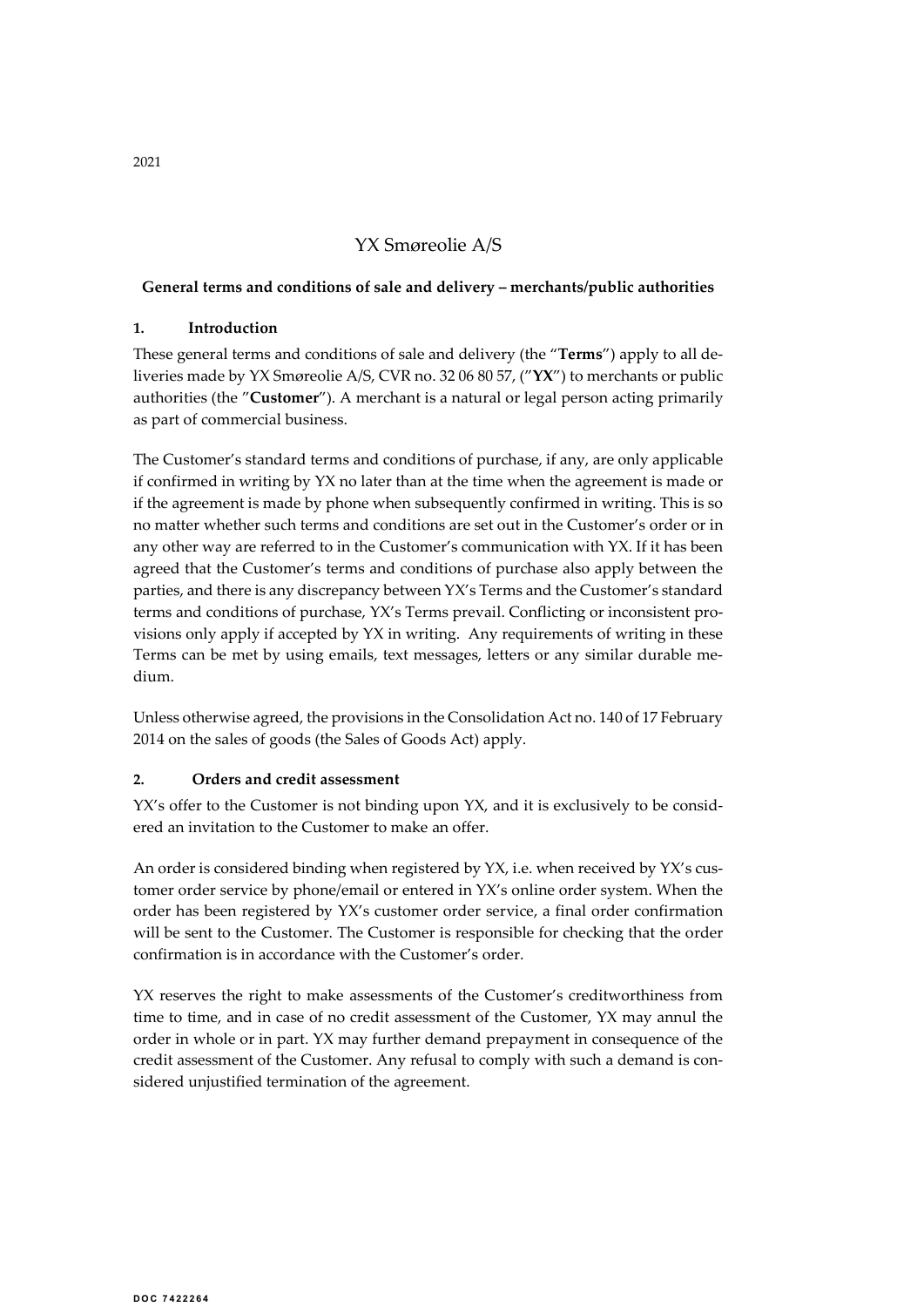## 3. Delivery

Unless otherwise agreed, delivery must be made at the Customer's place of business. Unless otherwise agreed or set out in this provision, the products are considered delivered when placed at the Customer's disposal at the agreed place of delivery, including when the products have been filled into the Customer's tank facilities, if so agreed. The risk for the products passes from YX to the Customer at that time.

YX has the right to deliver the products in instalments and to invoice each instalment.

There is no delay if YX delivers the products to the Customer within 30 calendar days from the agreed time of delivery, and the Customer will therefore not be released from its duty to pay under the agreement. A delay in the agreed time of delivery of more than 40 calendar days is considered a material breach of the agreement with the Customer.

In case of force majeure type events, see clause 15 below, the Customer must expect longer delivery times. Such longer delivery times are not considered delays under these terms and conditions of sale and delivery. If delivery is prevented for more than three months due to any of the circumstances listed in clause 15 below, both parties may terminate the agreement at 14 calendar days' written notice.

## 4. Price

Unless otherwise agreed with YX or YX's representative, prices are calculated on the basis of YX's price list applicable at the time when the order is placed. Prices are listed exclusive of VAT. Any discounts agreed are calculated on the basis of the price of the product excluding packaging costs, waste oil charges and excise duties. Unless otherwise agreed, discounts, if any, do not apply to special offers or promotion campaigns. YX reserves the right to refuse any quotations received that are based on YX's price list.

YX reserves the right to implement price increases ordered by the authorities in the form of increases in direct and/or indirect taxes. Prices specified in quotations from YX and set out in order confirmations from YX are binding unless they are a result of an obvious error, no matter whether YX or the Customer benefits from such error.

Subject to force majeure (see clause 15 below), the products are delivered free of freight costs to the Customer's address in Denmark. Circumstances, like force majeure, resulting in freight costs on the part of the Customer may arise and will always be notified to the Customer before delivery.

For deliveries of less than 50 litres/kg and invoice amounts below DKK 1,000.00 excluding taxes, waste oil charges and VAT, an administrative fee of DKK 175.00, excluding VAT, will be added. Deliveries in bulk (by tank truck) are subject to a minimum order of 1,000 litres.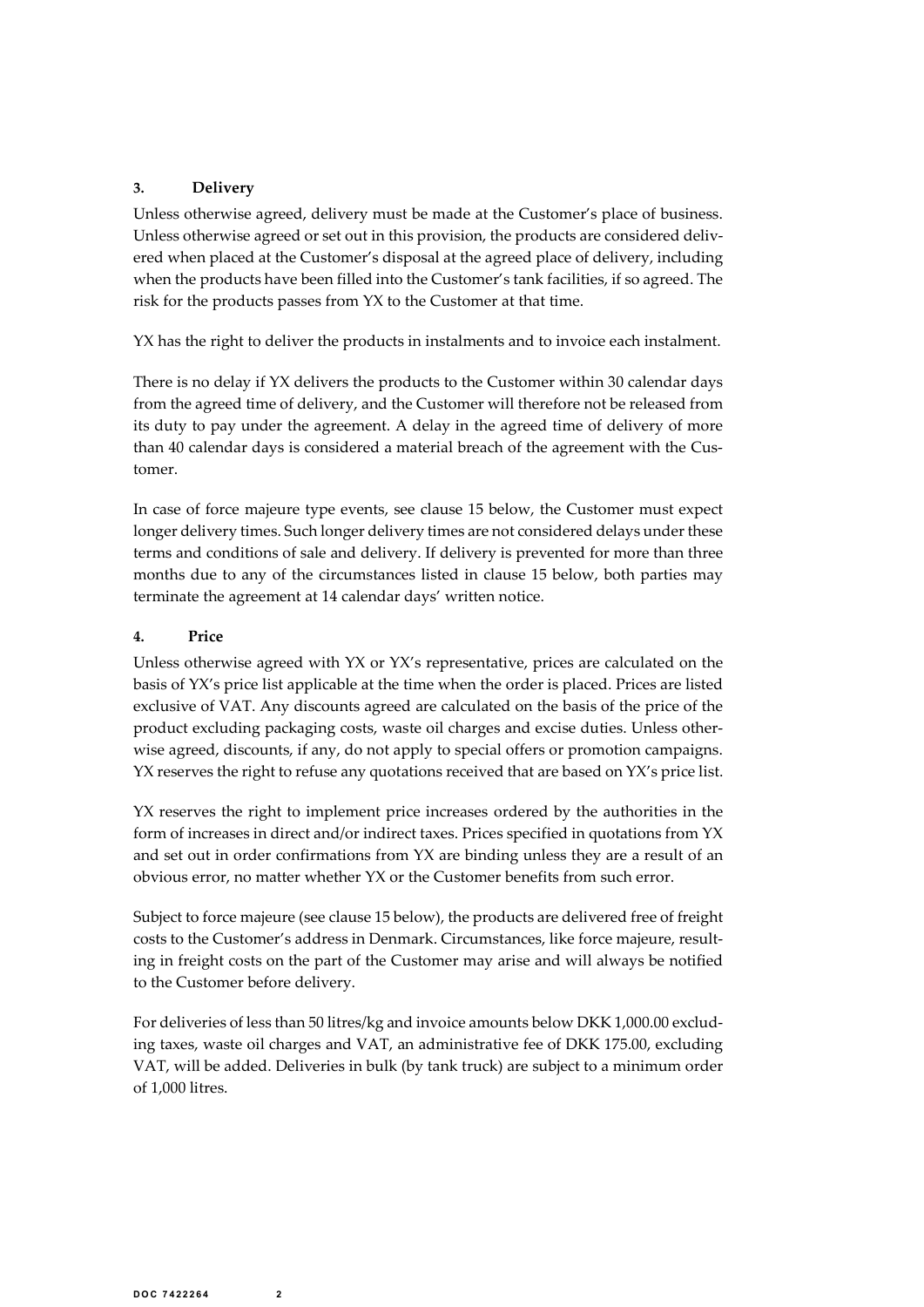# 5. Payment

#### 5.1 General terms

YX emails the Customer an invoice for the products delivered unless otherwise agreed. Payment with liberating effect can only be made into YX's account. If cash payment has been agreed, the Customer must make the prepayment specified in the order confirmation, and the products will be delivered only when the prepayment has been received and recorded in YX's account or only when the Customer produces a valid receipt for the transfer to YX's account.

Payment must be made in the currency specified in the agreement or the order confirmation.

## 5.2 Terms of payment

Unless otherwise agreed, payment must be made no later than 15 calendar days from the invoice date. Any objection to an invoice must be submitted to YX within three business days from the invoice date. If no objection is made in due time, the Customer will be considered to have accepted the invoice.

#### 5.3 Late payment

In case of late payment, interest accrues on the outstanding amount at a rate of 1.5% per commenced month from due date, provided no prior payment has been made.

#### 5.4 Debt collection

In case of continued late payment, the Customer must compensate YX for YX's reasonable and relevant costs for any out-of-court collection of the debt.

#### 5.5 No right to withhold payment based on rights of set-off

The Customer has no right to withhold any part of the payment in reliance of any right of set-off against YX, no matter whether such right of set-off may have been accepted by YX.

# 6. Information on properties and use

No matter whether the products have been procured or produced specially for the Customer at the Customer's request, YX does not guarantee that the products are fit for the purpose for which the Customer intends to use the products. The Customer is responsible for checking whether the products are fit for the purpose intended by the Customer.

#### 7. The Customer's duty of inspection and right to complain

At the time of takeover of the products, the Customer must check that the products are consistent with the Customer's order. If the packaging is visibly damaged, the Customer must make a note of this on the delivery note. The Customer is only entitled to demand replacement of products if the products themselves have been damaged.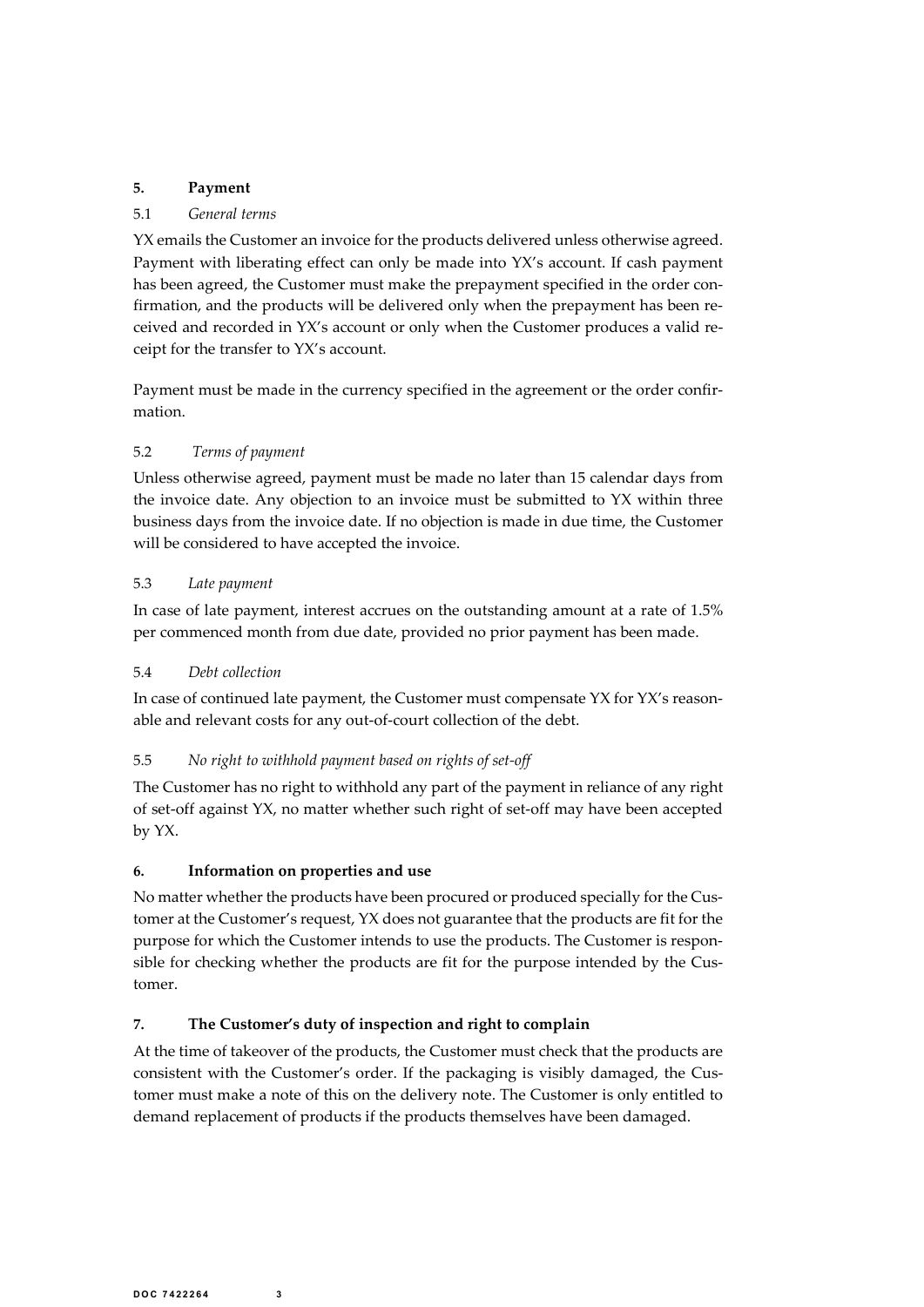If the Customer wants to make a claim for defects, the Customer must complain to YX without undue delay. YX may demand that the Customer submits documentation for the claim for defects in the form of photos. In any event, complaints must be made no later than 14 calendar days after delivery. If the Customer does not complain in the manner described, the Customer will lose the right to make claims against YX in the relevant matter.

If the Customer's claim for defects cannot be settled amicably, and the Customer has not taken any legal action against YX within a period of 12 months from the delivery date, the claim is considered time-barred.

The Customer must pay for the products no matter that the Customer has submitted a claim for defects.

#### 8. Return

Return of products is only accepted upon agreement with YX or YX's representative. YX arranges for the return through an agreement with a carrier. When the return products have been collected, YX sends the Customer a credit note specifying the reason for the return. All returns must be made in original, unbroken and undamaged packaging. YX does not accept any return of empty containers.

If the return is a result of YX's errors or non-conforming delivery, the return will be at no cost to the Customer. The invoiced value of the products is credited to the Customer. If the return is attributable to the Customer's affairs, the Customer will be invoiced for the return freight costs and credited for 75 % of the invoiced value of the products. Credit in case of return requires approval of the returned product by YX's receipt control.

# 9. Collection of waste oil

For products subject to waste oil charges, a waste oil charge fixed by the Danish oil industry association Drivkraft Danmark will be added to the product price for collection of waste oil.<sup>1</sup> The collected waste oil will be cleaned and reused at approved reprocessing plants, where it will be re-refined into base oil. The collection is made by operator, Marius Pedersen A/S, which also reports the Customer's environmental data to the authorities. The Customer receives a receipt when waste oil is collected at the Customer. Upon request to Marius Pedersen A/S, the Customer can receive a historical list of the quantities of collected waste oil. The list can be used as documentation in connection with environmental inspections.

# 10. Limitation of liability

YX is not liable for any damage or loss, whether personal injury or property damage, arising out of the Customer's use or storage of the products unless the damage or loss was caused by a production error in the products. YX is not liable for any damage or

<sup>&</sup>lt;sup>1</sup> Products used as waste lubrication, i.e. cutting oil, slideway oil, chain oil, lubricating spray oil and emulsions, are not subject to any waste oil charges.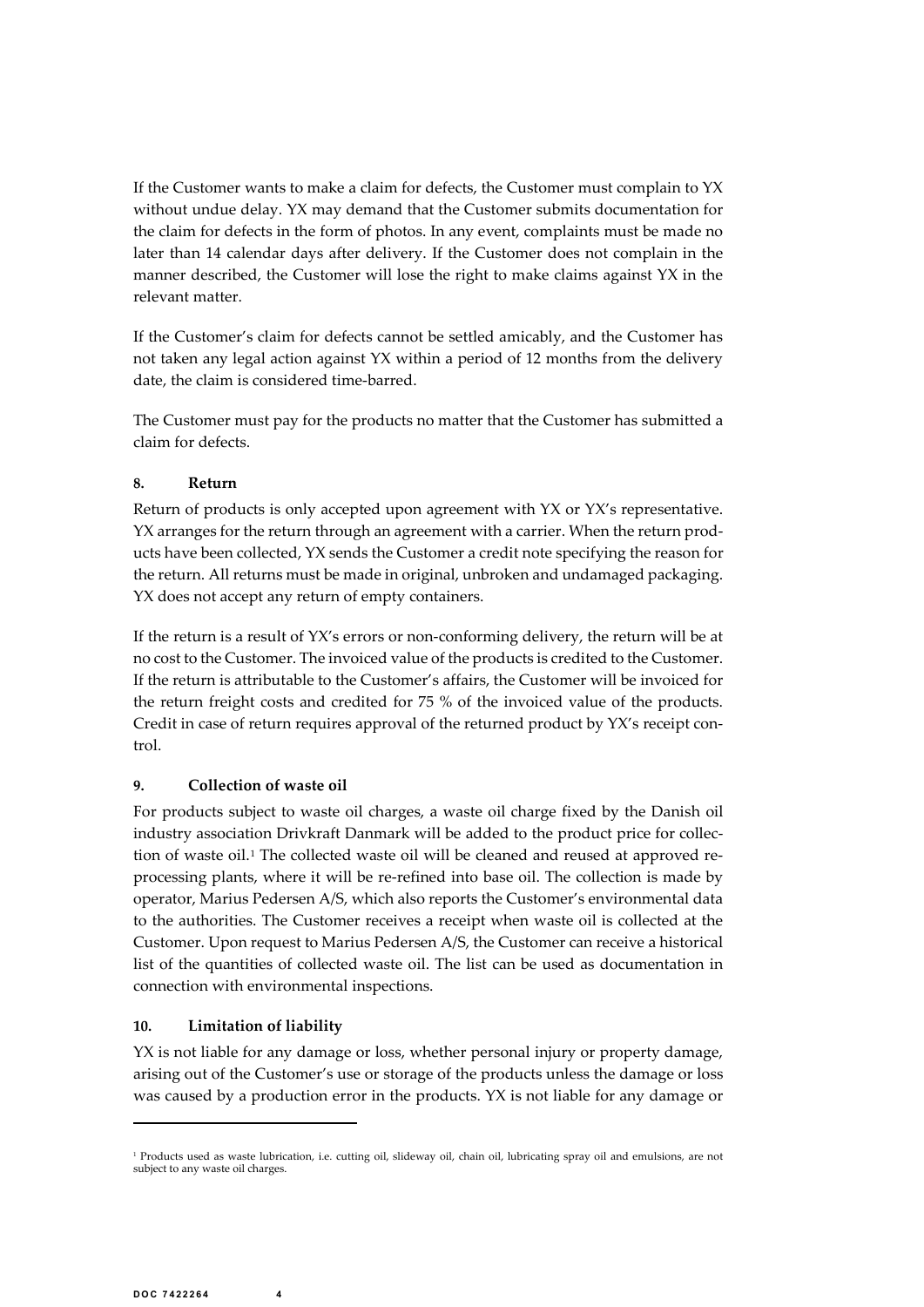loss which in YX's assessment is caused by other circumstances or products used in connection with the products or if the damage or loss is caused by the Customer's actions, failure to act, misapplication of or negligence connection with the products or if the damage or loss is caused by the Customer's actions, failure to act, misapplication of or negligence in connection with the use of the products.

In no circumstances, will YX be liable for any indirect losses suffered by the Customer. Indirect losses include, without limitation, losses caused by damage to anything else than the products themselves, losses caused by the nature of the products, loss of profits of any kind, loss of savings, loss of goodwill and third party claims for damages.

If YX is held liable under the rules of third-party product liability, the Customer must indemnify YX against damage and losses unless YX is liable for the damage or loss due to production errors or the damage or loss is caused by the Customer's actions, failure to act, misapplication of or negligence in connection with the use of the products. These limitations to YX's liability do not apply if YX has acted grossly negligently or deliberately.

YX can only be held liable for direct financial losses which could reasonably have been foreseen as a potential consequence of YX's error or neglect. In any circumstances, YX's total liability is limited to the contractual amount of the delivery(ies) causing the damage.

#### 11. Sale of analysis

YX delivers analysis packages to be used for the collection of oil and subsequent laboratory tests.

YX is neither responsible nor liable for the Customer's handling and use of the analysis results.

# 12. Suspension of the duty to deliver in case of breach

In case of payment default or any other breach on the part of the Customer, YX reserves the right not to make any further deliveries under the agreement or only to deliver against cash payment to be made at the time of the order for the relevant delivery until the default or breach has ended.

If the Customer has not paid in due time and/or there is an obvious risk of default due to the Customer's reduced ability to pay, YX reserves the right to consider the entire delivery and any outstanding amounts due for payment by the Customer. If so, orders not already delivered will only be executed against prepayment in cash.

#### 13. Termination

Both parties may terminate the agreement with immediate effect if the other party is in material breach of its obligations under the agreement.

If the agreement is terminated with immediate effect, the parties' rights and obligations under the agreement will end in accordance with the general rules under applicable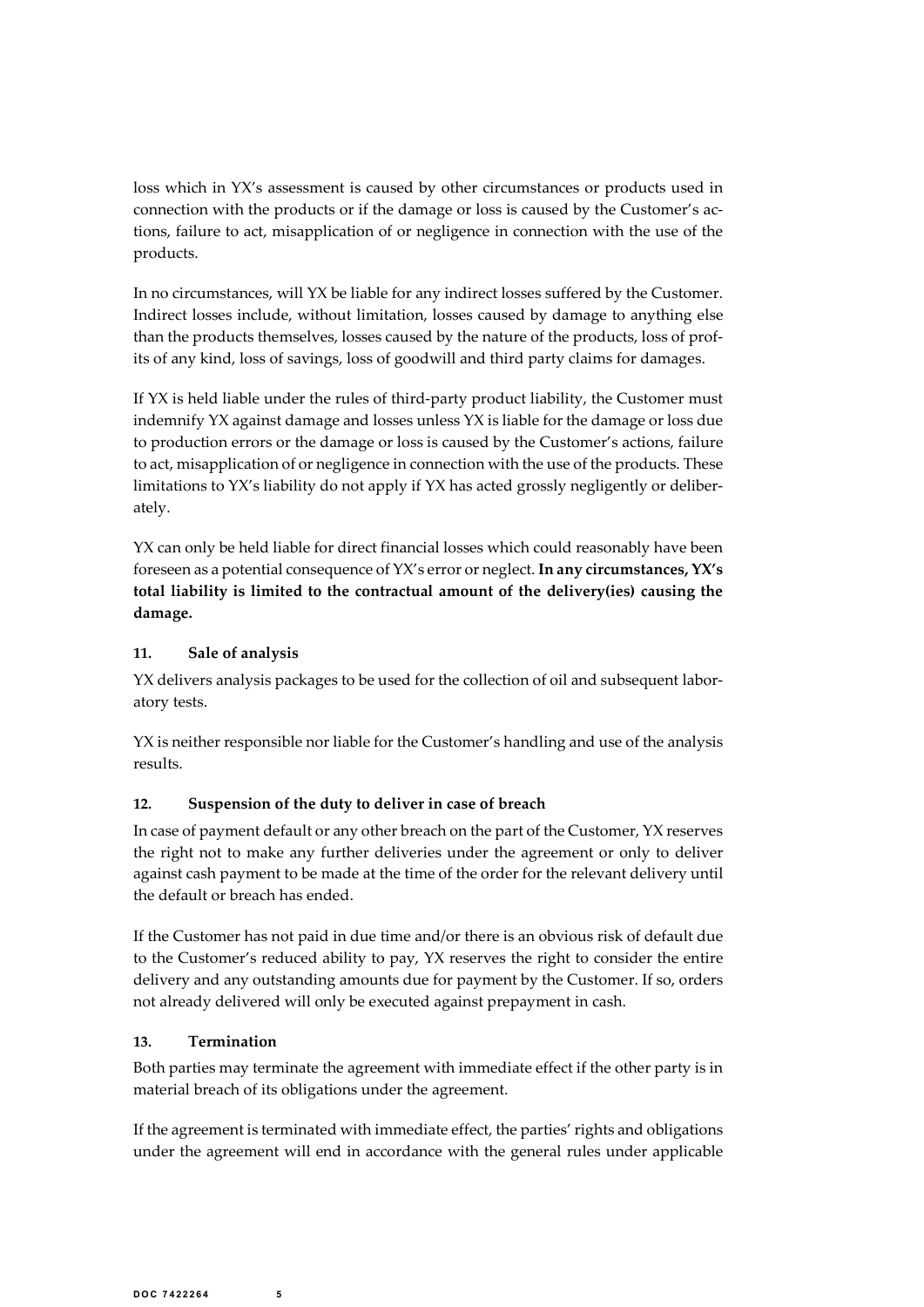Danish law, and any supplementary agreements on lending of equipment will also terminate.<br> **14.** Confi**dentiality**<br>
Not without YX's consent may the Customer disclose any information about YX's busi-<br>
ness affairs to any t minate.

# 14. Confidentiality

Not without YX's consent may the Customer disclose any information about YX's business affairs to any third party. This confidentiality duty remains in force for an indefinite period of time and applies no matter whether the business relations have terminated.

## 15. Force majeure

YX is not considered liable if the delivery of orders is impossible or disproportionately burdensome due to force majeure type events, including strikes, fire, war, seizure, confiscation, currency restrictions, riots and civil disturbances, general raw material shortage, epidemics or pandemics, supply interruptions, extraordinary regulatory requirements, including all types of quarantine ordered by public authorities, breach on the part of any sub-suppliers and other circumstances which are beyond YX's reasonable control and which YX could not reasonably have avoided.

YX may terminate the agreement at 14 calendar days' written notice if delivery is prevented for more than three months due to any of the above circumstances.

## 16. Processing of personal data

Processing of personal data collected in connection with the receipt of orders for products is subject to confidentiality and governed by the rules in Act no. 502 of 23 May 2018 – the Danish Data Protection Act and the GDPR. The Customer is considered a data subject and has a right to demand information about which personal data have been recorded and for what purposes they are used. Personal data may only be disclosed to a third party if the disclosure is considered necessary to protect the Customer's rights and obligations under the contractual relationship. YX has the right to use data processors, who will gain access to the data required for the performance of tasks for YX in connection with the services rendered under the agreement.

Personal data, as mentioned above, will be used for various purposes, such as:

- customer relationship management<br>- fulfilment of YX's rights and obligations to the Customer and any third party; and

- statutory requirements.

Personal data may further be used to follow up on customer relationships in the best possible manner, including by providing information on and marketing products and services offered by YX. Such follow-up must always comply with any applicable marketing legislation on lawful advertising, and marketing will only be directed at existing customers and refer to such products as are considered similar to the services offered under the agreement.